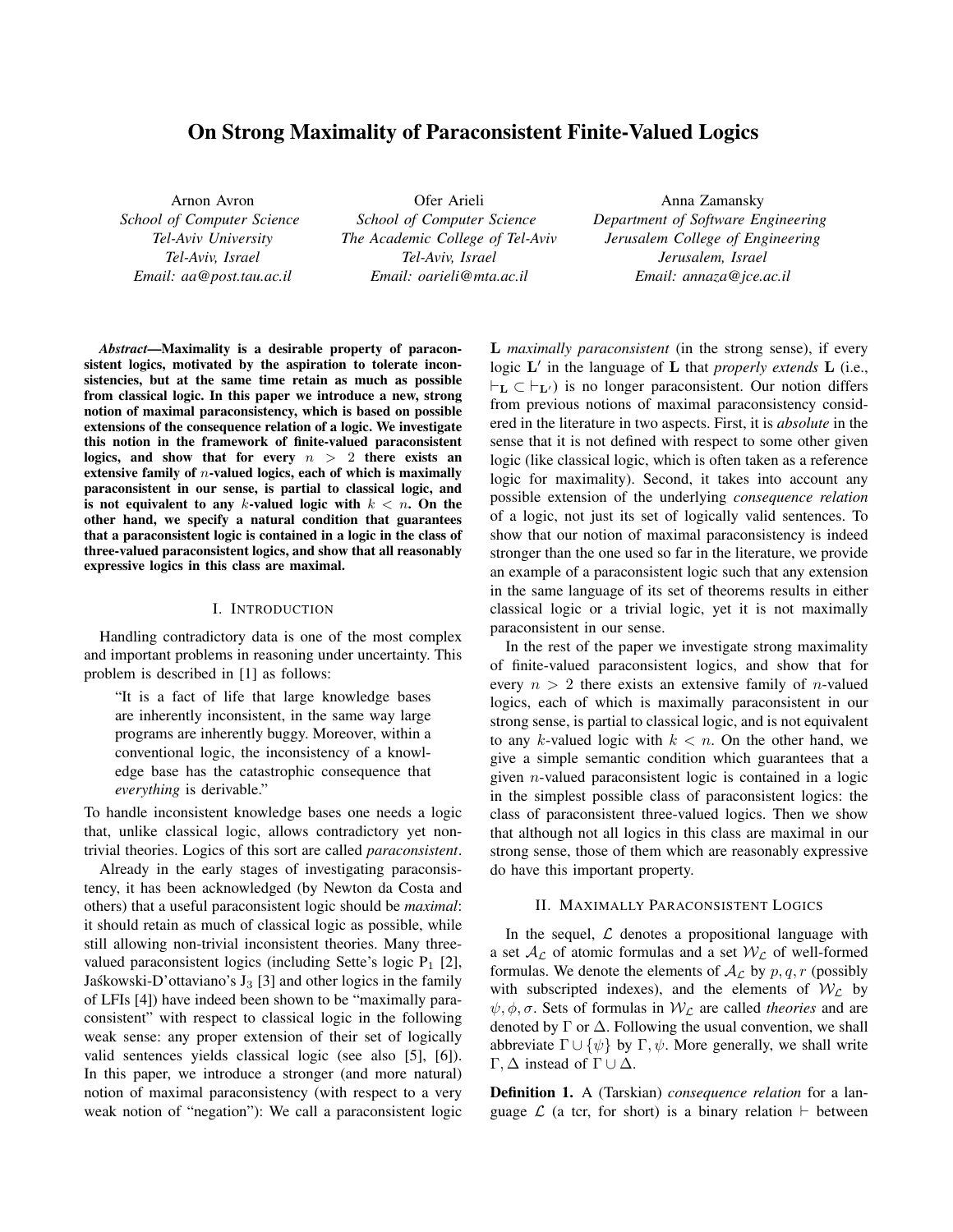theories in  $W_{\mathcal{L}}$  and formulas in  $W_{\mathcal{L}}$ , satisfying the following three conditions:

| Reflexivity: | if $\psi \in \Gamma$ then $\Gamma \vdash \psi$ .                                                           |
|--------------|------------------------------------------------------------------------------------------------------------|
|              | Monotonicity: if $\Gamma \vdash \psi$ and $\Gamma \subseteq \Gamma'$ , then $\Gamma' \vdash \psi$ .        |
|              | Transitivity: if $\Gamma \vdash \psi$ and $\Gamma', \psi \vdash \phi$ then $\Gamma, \Gamma' \vdash \phi$ . |

Let  $\vdash$  be a tcr for  $\mathcal{L}$ .

- $\vdash$  is *structural*, if for every uniform  $\mathcal{L}$ -substitution  $\theta$ and every  $\Gamma$  and  $\psi$ , if  $\Gamma \vdash \psi$  then  $\theta(\Gamma) \vdash \theta(\psi)$ .
- $\bullet$   $\vdash$  is *consistent* (or *non-trivial*), if there exist some nonempty theory Γ and some formula  $\psi$  such that  $\Gamma \not\vdash \psi$ .
- $\vdash$  is *finitary*, if for every  $\Gamma$  and  $\psi$  such that  $\Gamma \vdash \psi$  there exists a *finite* theory  $\Gamma' \subseteq \Gamma$  such that  $\Gamma' \vdash \psi$ .

**Definition 2.** A (propositional) *logic* is a pair  $\langle \mathcal{L}, \vdash \rangle$ , so that  $\mathcal L$  is a propositional language, and  $\vdash$  is a structural, consistent, and finitary consequence relation for  $\mathcal{L}$ .

Note 3. The conditions of being consistent and finitary are usually not required in the definitions of propositional logics. However, consistency is convenient for excluding trivial logics (those in which every formula follows from every theory, or every formula follows from every non-empty theory). The other property is assumed since we believe that it is essential for practical reasoning, where a conclusion is always derived from a finite set of premises. In particular, every logic that has a decent proof system is finitary.

In this paper, we are interested in consequence relations that tolerate inconsistent theories in a non-trivial way. This property, known as *paraconsistency*, is defined next.

**Definition 4.** [7], [8] A logic  $\langle \mathcal{L}, \vdash \rangle$ , where  $\mathcal{L}$  is a language with a unary connective  $\neg$ , and  $\vdash$  is a tcr for  $\mathcal{L}$ , is called  $\neg$ -*paraconsistent*, if there are formulas  $\psi$ ,  $\phi$  in  $W_c$ , such that  $\psi$ ,  $\neg \psi \nvdash \phi$ .

Note 5. As  $\vdash$  is structural, it is enough to require in Definition 4 that there are *atoms*  $p, q$  such that  $p, \neg p \nmid q$ .

While paraconsistency is characterized by a "negation connective", there is no general agreement about the properties that such a connective should satisfy.<sup>1</sup> Below, we assume some *very minimal* requirements that a negation connective should satisfy.

**Definition 6.** Let  $\mathbf{L} = \langle \mathcal{L}, \vdash \rangle$  be a propositional logic, where  $\mathcal L$  is a language with a unary connective  $\neg$ .

- We say that  $\neg$  is a *pre-negation* (for **L**), if  $p \nvdash \neg p$  for atomic p.
- A pre-negation  $\neg$  is a *weak negation* (for **L**), if  $\neg p \nvdash p$ for atomic p.
- A weak negation is *involutive* (for **L**), if  $p \vdash \neg \neg p$  and  $\neg\neg p \vdash p$  for atomic p.

In what follows, unless otherwise stated, when referring to  $\neg$ -paraconsistency we shall assume that  $\neg$  is a pre-negation. Also, when this is clear from the context, we shall sometimes omit the  $\sim$  symbol and simply refer to 'paraconsistent' logics'.

Maximal paraconsistency is now defined as follows:

**Definition 7.** Let  $\mathbf{L} = \langle \mathcal{L}, \vdash \rangle$  be a  $\neg$ -paraconsistent logic (where  $\neg$  is a pre-negation for **L**).

- We say that L is *maximally paraconsistent in the weak sense*, if every logic  $\langle \mathcal{L}, \Vdash \rangle$  that extends **L** (i.e.,  $\vdash \subset \Vdash$ ) and whose set of theorems *properly includes* that of L, is *not* ¬-paraconsistent.
- We say that L is *maximally paraconsistent in the strong sense*, if every logic  $\langle \mathcal{L}, \Vdash \rangle$  that *properly extends* **L** (i.e.,  $\vdash \subset \Vdash$ ) is *not*  $\neg$ -paraconsistent.

Note 8. As we have noted in the introduction, the notion of maximal paraconsistency considered so far in the literature corresponds to the *weak* sense of the definition above. To the best of our knowledge, maximal paraconsistency in the strong sense has not been considered before.

Clearly, maximal paraconsistency in the strong sense implies maximal paraconsistency in the weak sense. Next, we show that the converse does not hold:

Example 9. Sobociński's three-valued logic [10] is induced by the matrix  $S = \langle \{t, f, \top\}, \{t, \top\}, \{\tilde{\rightarrow}, \tilde{\rightarrow}\}\rangle$  (see Definition 10 below), where  $\tilde{\neg} t = f$ ,  $\tilde{\neg} f = t$ ,  $\tilde{\neg} \top = \top$ , and the implication connective is interpreted as follows:

$$
a \tilde{\rightarrow} b = \begin{cases} \top & \text{if } a = b = \top, \\ f & \text{if } a >_t b \text{ (where } t >_t \top >_t f), \\ t & \text{otherwise.} \end{cases}
$$

In  $[10]$ , the set of valid sentences of S was axiomatized by a Hilbert-type system  $H_S$  with Modus Ponens as the single inference rule and it was shown that  $\psi$  is provable in H<sub>S</sub> iff  $\psi$  is valid in S. In [11] it is shown that the corresponding logic  $\langle \mathcal{L}, \vdash_{H_S} \rangle$  is maximally paraconsistent in the *weak* sense: any extension of the *set of theorems* of  $H<sub>S</sub>$  by a non-provable axiom yields either classical logic or a trivial logic. On the other hand, the logic  $\langle \mathcal{L}, \vdash_{H_S} \rangle$  is *not* maximally  $\neg$ -paraconsistent in the *strong* sense, as  $\vdash_S$  (see Definition 12 below) is a proper extension of  $\vdash_{H_S}$ . Indeed, it holds that  $\neg(p \rightarrow q) \vdash_{\mathcal{S}} p$  while  $\neg(p \rightarrow q) \not\vdash_{\mathsf{H}_\mathcal{S}} p$ .

In what follows, when referring to 'maximal paraconsistency' we shall mean the strong sense of this notion.

## III. FINITE-VALUED PARACONSISTENCY

The most standard semantic way of defining a consequence relation (and so a logic) is by using the following type of structures (see, e.g., [12], [13], [14]).

**Definition 10.** A (multi-valued) *matrix* for a language  $\mathcal{L}$  is a triple  $M = \langle V, D, O \rangle$ , where

•  $V$  is a non-empty set of truth values.

<sup>&</sup>lt;sup>1</sup>See, e.g., the papers collection in  $[9]$  that is devoted to this issue.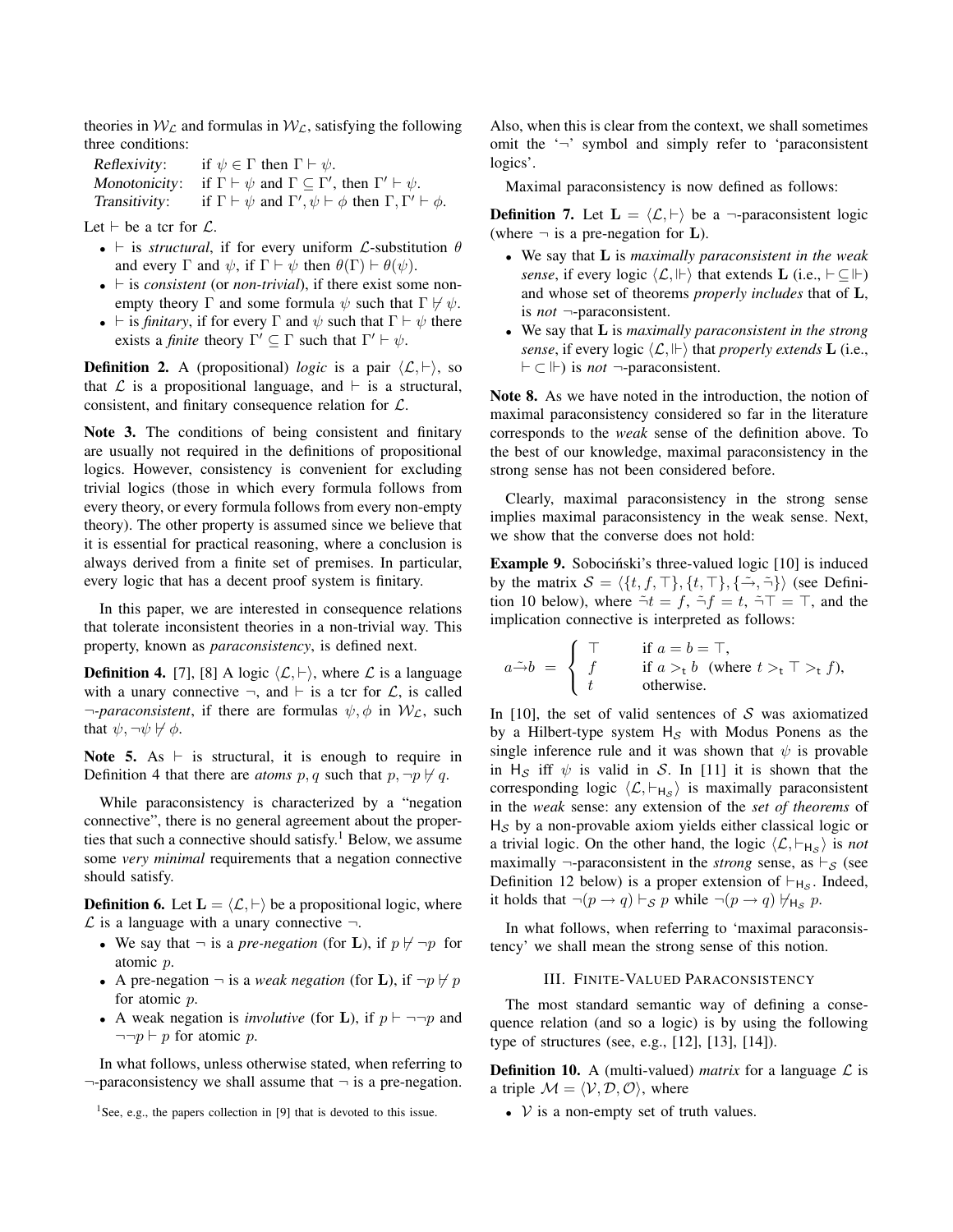- $D$  is a non-empty proper subset of  $V$  (the elements of  $D$  are called the *designated* elements of  $V$ ).
- $\mathcal O$  includes an *n*-ary function  $\widetilde{\diamond}_{\mathcal M}: \mathcal V^n \to \mathcal V$  for every *n*-ary connective  $\diamond$  of  $\mathcal{L}$ .

In what follows we denote the set  $V \setminus D$  by  $\overline{D}$ .

**Definition 11.** Let  $M = \langle V, D, O \rangle$  be a matrix for  $\mathcal{L}$ .

- An *M*-valuation is a function  $\nu : \mathcal{W}_c \to \mathcal{V}$  such that  $\nu(\diamond(\psi_1,\ldots,\psi_n)) = \widetilde{\diamond}_{\mathcal{M}}(\nu(\psi_1),\ldots,\nu(\psi_n))$  for every *n*-ary connective  $\diamond$  of  $\mathcal L$  and every  $\psi_1, \ldots, \psi_n \in \mathcal W_{\mathcal L}$ . We denote the set of all the M-valuations by  $\Lambda_M$ .
- A valuation  $\nu \in \Lambda_M$  is an *M-model* of a formula  $\psi$ (alternatively,  $\nu$  *M*-satisfies  $\psi$ ), if it belongs to the set  $mod_{\mathcal{M}}(\psi) = \{ \nu \in \Lambda_{\mathcal{M}} \mid \nu(\psi) \in \mathcal{D} \}$ . The M-models of a theory  $\Gamma$  are the elements of the set  $mod_{\mathcal{M}}(\Gamma)$  =  $\cap_{\psi \in \Gamma} \mod_{\mathcal{M}}(\psi).$

In what follows, we shall sometimes omit the prefix  $^{\circ}\mathcal{M}$ from the notions above. Also, when it is clear from the context, we shall omit the subscript ' $\mathcal{M}$ ' in  $\tilde{\diamond}_{\mathcal{M}}$ .

**Definition 12.** The tcr  $\vdash_M$  that is *induced by* a matrix M is defined by:  $\Gamma \vdash_{\mathcal{M}} \psi$  if  $mod_{\mathcal{M}}(\Gamma) \subseteq mod_{\mathcal{M}}(\psi)$ . We denote by  $\mathbf{L}_{\mathcal{M}}$  the pair  $\langle \mathcal{L}, \vdash_{\mathcal{M}} \rangle$ , where M is a matrix for  $\mathcal{L}$ , and  $\vdash_{\mathcal{M}}$  is the tcr induced by  $\mathcal{M}$ .

Proposition 13. [15] *For every propositional language* L *and a finite matrix* M *for*  $\mathcal{L}$ ,  $\mathbf{L}_{\mathcal{M}} = \langle \mathcal{L}, \vdash_{\mathcal{M}} \rangle$  *is a propositional logic.*<sup>2</sup>

Henceforth we shall say that  $M$  is (maximally) paraconsistent, if so is  $L_M$ .

The following propositions are straightforward:

**Proposition 14.** A matrix  $\langle V, D, O \rangle$  is  $\neg$ -paraconsistent iff *there is*  $x \in \mathcal{D}$  *such that*  $\tilde{\neg} x \in \mathcal{D}$ *.* 

**Proposition 15.** Let  $\mathbf{L}_{\mathcal{M}} = \langle \mathcal{L}, \vdash_{\mathcal{M}} \rangle$  be a logic induced by *a matrix*  $M = \langle V, D, O \rangle$  *for a language* L *with a unary connective* ¬*. Then:*

- $\neg$  *is a pre-negation for*  $\mathbf{L}_{\mathcal{M}}$ *, iff there is*  $x \in \mathcal{D}$  *such that*  $\tilde{\neg} x \in \overline{\mathcal{D}}$ *.*
- $\neg$  *is a weak negation for*  $\mathbf{L}_M$ *, iff it is a pre-negation for*  $\mathbf{L}_{\mathcal{M}}$  *and there is*  $x \in \overline{\mathcal{D}}$  *such that*  $\tilde{\neg} x \in \mathcal{D}$ *.*

Corollary 16. *There is no two-valued paraconsistent matrix for a language* L *with a pre-negation.*

*Proof.* Let  $M = \langle V, D, O \rangle$  be such as matrix. By Propositions 14 and 15,  $D$  contains at least two elements. Since  $D$ is non-empty,  $M$  has at least three values.  $\Box$ 

Next, we consider a generalization of the standard matrix semantics, obtained by relaxing the principle of truthfunctionality. According to this principle, the truth-value of a complex formula is uniquely determined by the truthvalues of its subformulas. However, real-world information is sometimes incomplete, uncertain, vague, imprecise or inconsistent, and these phenomena are related to nondeterministic behavior, which cannot be captured by a truthfunctional semantics. This leads to the concept of *non*deterministic matrices (Nmatrices), introduced in [16],<sup>3</sup> according to which the truth-value of a formula is chosen non-deterministically from some set of options. Nmatrices have important applications in reasoning under uncertainty, proof theory, etc. In particular, in [18], [19] Nmatrices have been used to provide simple and modular non-deterministic semantics for a large family of paraconsistent logics which has been developed by da Costa's school, and are known as Logics of Formal Inconsistency (LFIs) [20].

Definition 17. A *non-deterministic matrix* (Nmatrix) for a language L is a triple  $M = \langle V, D, O \rangle$ , where

- $V$  is a non-empty set (of truth values).
- $D$  is a non-empty proper subset of  $V$ .
- O includes an *n*-ary function  $\widetilde{\diamond}_{\mathcal{M}} : \mathcal{V}^n \to 2^{\mathcal{V}} \setminus \{\emptyset\}$  for every *n*-ary connective  $\diamond$  of  $\mathcal{L}$ .

An *n*-ary connective  $\diamond$  is *non-deterministic in M*, if there are some  $x_1, \ldots, x_n \in V$ , such that  $\tilde{\diamond}(x_1, \ldots, x_n)$  is not a singleton. An Nmatrix  $M$  for  $L$  is called *deterministic* if no connective of  $\mathcal L$  is non-deterministic in  $\mathcal M$ . Obviously, ordinary matrices may be identified with deterministic Nmatrices. We shall say that an Nmatrix M is *properly* nondeterministic if at least one of the connectives of  $\mathcal L$  is nondeterministic in M.

Definition 18. Let M be an Nmatrix for L. An M*-valuation*  $\nu$  is a function  $\nu : W_{\mathcal{L}} \to V$  such that for every *n*-ary connective  $\diamond$  of  $\mathcal L$  and every  $\psi_1, \ldots, \psi_n \in \mathcal W_{\mathcal L}$ ,

$$
\nu(\diamond(\psi_1,\ldots,\psi_n))\in\tilde{\diamond}(\nu(\psi_1),\ldots,\nu(\psi_n)).
$$

As before, we denote the set of all M-valuations by  $\Lambda_M$ . The notions of *models* of a formula  $\psi$  and of a theory  $\Gamma$  are defined just as in the deterministic case (see Definition 11). Similarly, the relation  $\vdash_{\mathcal{M}}$  that is induced by  $\mathcal M$  is defined exactly as before (see Definition 12).

As in the deterministic case (see Proposition 13), we have the following result:

Proposition 19. [16] *For every propositional language* L *and a finite Nmatrix M for L,*  $\mathbf{L}_{\mathcal{M}} = \langle \mathcal{L}, \vdash_{\mathcal{M}} \rangle$  *is a propositional logic.*

The following operations on Nmatrices (simple refinements and expansions) will be useful in what follows.

**Definition 20.** [18] Let  $\mathcal{M}_1 = \langle \mathcal{V}_1, \mathcal{D}_1, \mathcal{O}_1 \rangle$  and  $\mathcal{M}_2 =$  $\langle V_2, \mathcal{D}_2, \mathcal{O}_2 \rangle$  be Nmatrices for a language  $\mathcal{L}$ . We say that

<sup>&</sup>lt;sup>2</sup>The non-trivial part in this result is that  $\vdash_{\mathcal{M}}$  is finitary; It is easy to see that for *every* matrix  $M$  (not necessarily finite),  $\vdash_{\mathcal{M}}$  is a structural and consistent tcr.

 $3$ See [17] for a comprehensive survey on Nmatrices.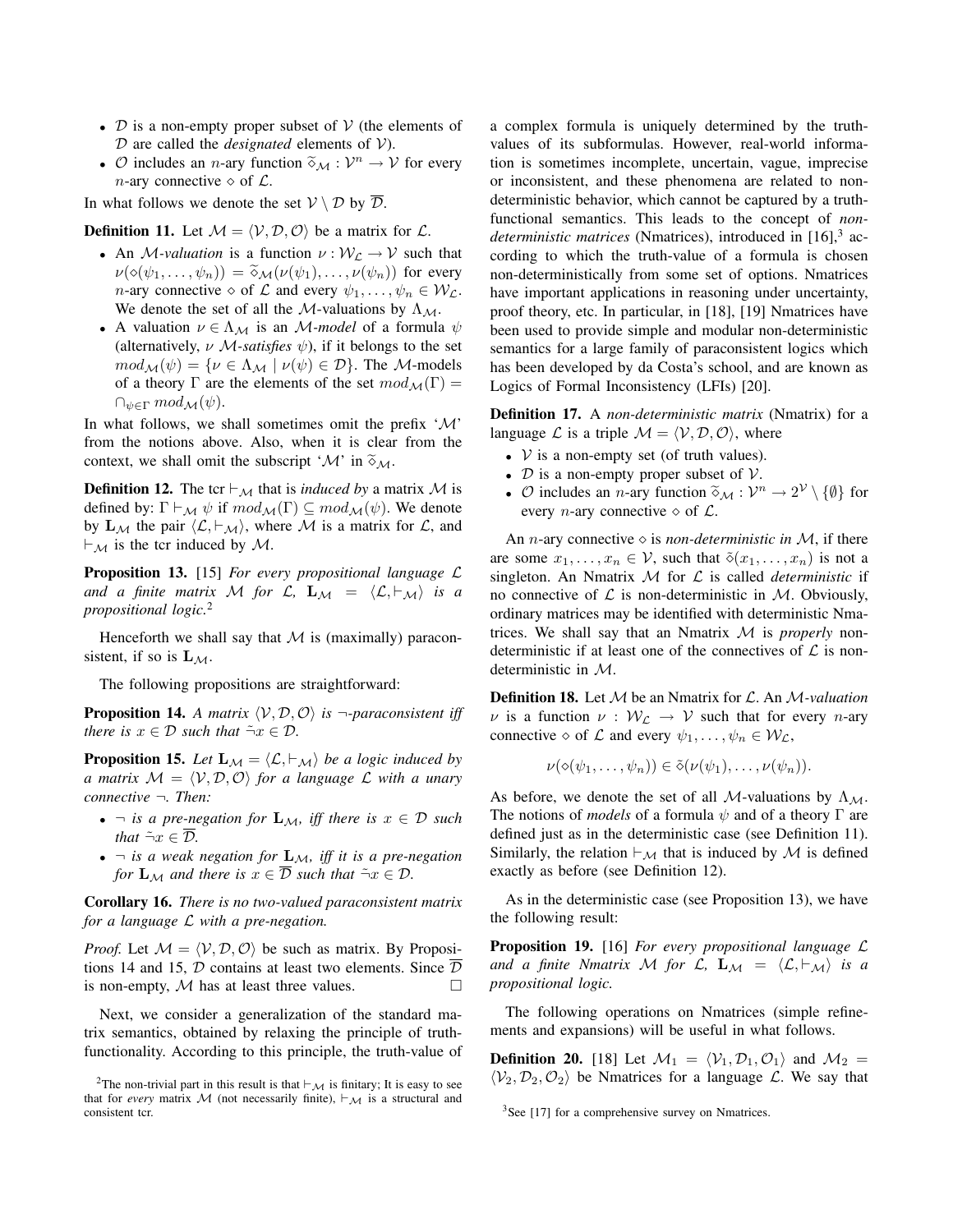$M_1$  is a *simple refinement* of  $M_2$ , if  $V_1 \subseteq V_2$ ,  $\mathcal{D}_1 = \mathcal{D}_2 \cap$  $\mathcal{V}_1$ , and  $\tilde{\diamond}_{\mathcal{M}_1}(\overline{x}) \subseteq \tilde{\diamond}_{\mathcal{M}_2}(\overline{x})$  for every connective  $\diamond$  of  $\mathcal L$  and every *n*-tuple  $\overline{x} \in \mathcal{V}_1^n$ .

**Note 21.** Let  $M = \langle V, D, O \rangle$  be an Nmatrix for L. Then any deterministic matrix which is obtained by choosing one element from each set  $\tilde{\diamond}_{\mathcal{M}}(\overline{x})$  (where  $\diamond$  is a connective in  $\mathcal L$ and  $\bar{x} \in \mathcal{V}^n$  is a simple refinement of M.

**Definition 22.** [18] Let  $\mathcal{M} = \langle \mathcal{V}, \mathcal{D}, \mathcal{O} \rangle$  be an Nmatrix for  $\mathcal L$  and F be a function that assigns to each  $x \in$ V a non-empty set  $F(x)$ , such that  $F(x_1) \cap F(x_2) =$  $\emptyset$  if  $x_1 \neq x_2$ . The *F-expansion* of *M* is the Nmatrix  $M_F = \langle V_F, \mathcal{D}_F, \mathcal{O}_F \rangle$ , where  $V_F = \bigcup_{x \in \mathcal{V}} F(x)$ ,  $\mathcal{D}_F = \bigcup_{x \in \mathcal{D}} F(x)$ , and for every *n*-ary connective  $\diamond$  of  $\mathcal{L}$ ,  $D_F = \bigcup_{x \in \mathcal{D}} F(x)$ , and for every *n*-ary connective  $\Diamond$  or  $\mathcal{L}, \Diamond_{\mathcal{M}_F}(y_1, \dots, y_n) = \bigcup_{z \in \Diamond_{\mathcal{M}}(x_1, \dots, x_n)} F(z)$  for every  $x_i \in \mathcal{V}$ and  $y_i \in F(x_i)$   $(i = 1, \ldots, n)$ . We say that  $\mathcal{M}_1$  is an *expansion* of  $M_2$  if  $M_1$  is an F-expansion of  $M_2$  for some function F.

**Proposition 23.** [18] *Let*  $M_1$  *and*  $M_2$  *be Nmatrices.* 

- 1) If  $\mathcal{M}_1$  is a simple refinement of  $\mathcal{M}_2$  then  $\vdash_{\mathcal{M}_2} \subseteq \vdash_{\mathcal{M}_1}$ .
- 2) If  $\mathcal{M}_1$  is an expansion of  $\mathcal{M}_2$ , then  $\mathbf{L}_{\mathcal{M}_1}$  and  $\mathbf{L}_{\mathcal{M}_2}$ *are identical.*

The next propositions are the analogue for the nondeterministic case of Propositions 14 and 15:

**Proposition 24.** An Nmatrix  $M = \langle V, D, O \rangle$  is paraconsis*tent iff there is some*  $x \in \mathcal{D}$  *such that*  $\tilde{\neg} x \cap \mathcal{D} \neq \emptyset$ *.* 

*Proof.* Suppose that  $\tilde{\neg} x \cap \mathcal{D} \neq \emptyset$  and let  $y \in \tilde{\neg} x \cap \mathcal{D}$ . Let  $\nu \in \Lambda_{\mathcal{M}}$  be a valuation such that  $\nu(p) = x$ ,  $\nu(\neg p) = y$  and  $\nu(q) \in \overline{\mathcal{D}}$ . Then  $\nu$  is an M-model of  $\{p, \neg p\}$  but not an M-model of q. Hence  $M$  is  $\neg$ -paraconsistent. Conversely, if M is  $\neg$ -paraconsistent, then  $p, \neg p \nleftrightarrow_M q$  for some p, q in  $\mathcal{A}_{\mathcal{L}}$ , and so  $mod_{\mathcal{M}}(\lbrace p, \neg p \rbrace) \neq \emptyset$ . It follows that there is an M-valuation  $\nu$  and some  $x, y \in \mathcal{D}$  such that  $x = \nu(p)$ , and  $y \in \tilde{\neg} \nu(p)$ . Thus,  $y \in \mathcal{D} \cap \tilde{\neg} x$ , and so  $\tilde{\neg} x \cap \mathcal{D} \neq \emptyset$ .

**Proposition 25.** Let  $\mathbf{L}_M = \langle \mathcal{L}, \vdash_M \rangle$  be a logic induced by *an Nmatrix*  $M = \langle V, D, O \rangle$  *for a language*  $\mathcal L$  *with a unary connective* ¬*. Then:*

- $\neg$  *is a pre-negation for*  $\mathbf{L}_M$  *iff there is*  $x \in \mathcal{D}$  *such that*  $\tilde{\neg} x \cap \overline{\mathcal{D}} \neq \emptyset.$
- $\neg$  *is a weak negation for*  $\mathbf{L}_{\mathcal{M}}$  *iff it is a pre-negation for*  $\mathbf{L}_{\mathcal{M}}$  *and there is*  $x \in \overline{\mathcal{D}}$  *such that*  $\tilde{\neg} x \cap \mathcal{D} \neq \emptyset$ *.*

Note that the analogue of Corollary 16 does not hold in the non-deterministic case, as there are paraconsistent two-valued Nmatrices (for languages with a pre-negation).<sup>4</sup> However, the following theorem shows that no two-valued paraconsistent logic is maximal:

<sup>4</sup>Consider, for instance, the Nmatrix  $\mathcal{M}_2 = \langle \{t, f\}, \{t\}, \emptyset \rangle$  for the language  $\mathcal{L}_{cl}$  of classical logic, where  $\tilde{\neg} f = \{t\}$ ,  $\tilde{\neg} t = \{t, f\}$  and the rest of the connectives are interpreted classically. By Proposition 25,  $\neg$  is a pre-negation for  $\mathbf{L}_{\mathcal{M}_2}$ , and in [16] it is shown that  $\mathbf{L}_{\mathcal{M}_2}$  the same as the paraconsistent logic CLuN of Batens [21].

Theorem 26. *There is no maximally paraconsistent Nmatrix*  $\mathcal{M} = \langle \mathcal{V}, \mathcal{D}, \mathcal{O} \rangle$  *for a language*  $\mathcal L$  *with a pre-negation, where* D *is a singleton.*

*Proof.* Suppose that  $\mathcal{D} = \{x\}$  for some  $x \in \mathcal{V}$ . Since M is paraconsistent, by Proposition 24,  $x \in \tilde{\neg}x$ , and since  $\neg$  is a pre-negation, by Proposition 25,  $\tilde{\neg} x \cap \overline{\mathcal{D}} \neq \emptyset$ . Let M' be an expansion of  $M$ , in which x is duplicated to two elements t and  $\top$  (that is, M' is an F-expansion of M for some F, such that  $F(x) = \{t, \top\}$ . Let  $\mathcal{M}^*$  be a simple refinement of M' that is identical to M', except that  $\tilde{\neg}_{\mathcal{M}^*}\top = \{t\}$ and  $\tilde{\neg}_{\mathcal{M}^*}t = \tilde{\neg}_{\mathcal{M}}x \cap \overline{\mathcal{D}}$ . Then  $\mathcal{M}^*$  is still  $\neg$ -paraconsistent,  $\neg$  is still a pre-negation in  $\mathcal{M}^*$ , and by Proposition 23,  $\vdash_{\mathcal{M}} \subseteq \vdash_{\mathcal{M}^*}$ . Moreover, we have that  $p, \neg p, \neg \neg p \vdash_{\mathcal{M}^*} q$ (since the set  $\{p, \neg p, \neg \neg p\}$  has no model in  $\mathcal{M}^*$ ), while  $p, \neg p, \neg \neg p \nleftrightarrow_M q$  (let  $\nu(p) = \nu(\neg p) = \nu(\neg \neg p) = x$  and  $\nu(q) \in \overline{\mathcal{D}}$ ). Thus M is not maximally paraconsistent.

The expressive power of Nmatrices is in general greater than that of ordinary matrices, as there are logics which cannot be characterized by finite matrices, but do have characteristic finite Nmatrices<sup>5</sup> (see also [16], [17]). However, as the next reduction theorem shows, in the context of *maximally paraconsistent logics*, this is not the case:

Theorem 27. *Let* M *be an* n*-valued maximally paraconsistent Nmatrix. Then there is a (deterministic) matrix* M<sup>∗</sup> *that induces the same (maximally paraconsistent) logic.*

*Proof.* By Theorem 26, D has at least two elements. From this fact, together with Propositions 24 and 25, it follows that there are two different elements t and  $\top$  in  $\mathcal D$  and an element  $f \in \mathcal{D}$  such that  $f \in \tilde{\neg} t$ , while  $\tilde{\neg} \top \cap \mathcal{D} \neq \emptyset$  (note that it is possible that also  $\tilde{\neg} t \cap \mathcal{D} \neq \emptyset$ , or that  $\tilde{\neg} \top \cap \overline{\mathcal{D}} \neq \emptyset$ , or that  $D$  contains other elements besides t and  $\top$ ). Let  $\mathcal{M}^*$  be any matrix which is a simple refinement of  $\mathcal{M}$ , for which  $\tilde{\neg}_{\mathcal{M}^*} t = f$  and  $\tilde{\neg}_{\mathcal{M}^*} \top \in \tilde{\neg}_{\mathcal{M}^*} \top \cap \mathcal{D}$ . Then, by Proposition 23, the logic of  $\mathcal{M}^*$  extends that of  $\mathcal{M}$ , and it is paraconsistent with respect to  $\neg$  (which is still pre-negation in  $\mathcal{M}^*$ ). Since  $\mathcal M$  is maximally paraconsistent, this implies that  $\vdash_{\mathcal{M}} = \vdash_{\mathcal{M}^*}$ .

In light of the last theorem, in what follows we shall mainly focus on maximally paraconsistent logics based on deterministic matrices. We shall nevertheless point out to some interesting cases of maximally paraconsistent logics induced by non-deterministic matrices.

# IV. CONSTRUCTION OF MAXIMALLY PARACONSISTENT n-VALUED LOGICS

In this section we construct for every  $n > 2$  an extensive family of  $n$ -valued logics that are maximally paraconsistent in the strong sense, each of which is partial to classical logic, and is not equivalent to any k-valued logic with  $k < n$ .

 ${}^{5}$ For instance, by Corollary 16, the (non-maximal) paraconsistent logic  ${\bf L}_{\mathcal{M}_2}$ , considered in the previous footnote, is not reducible to any deterministic logic.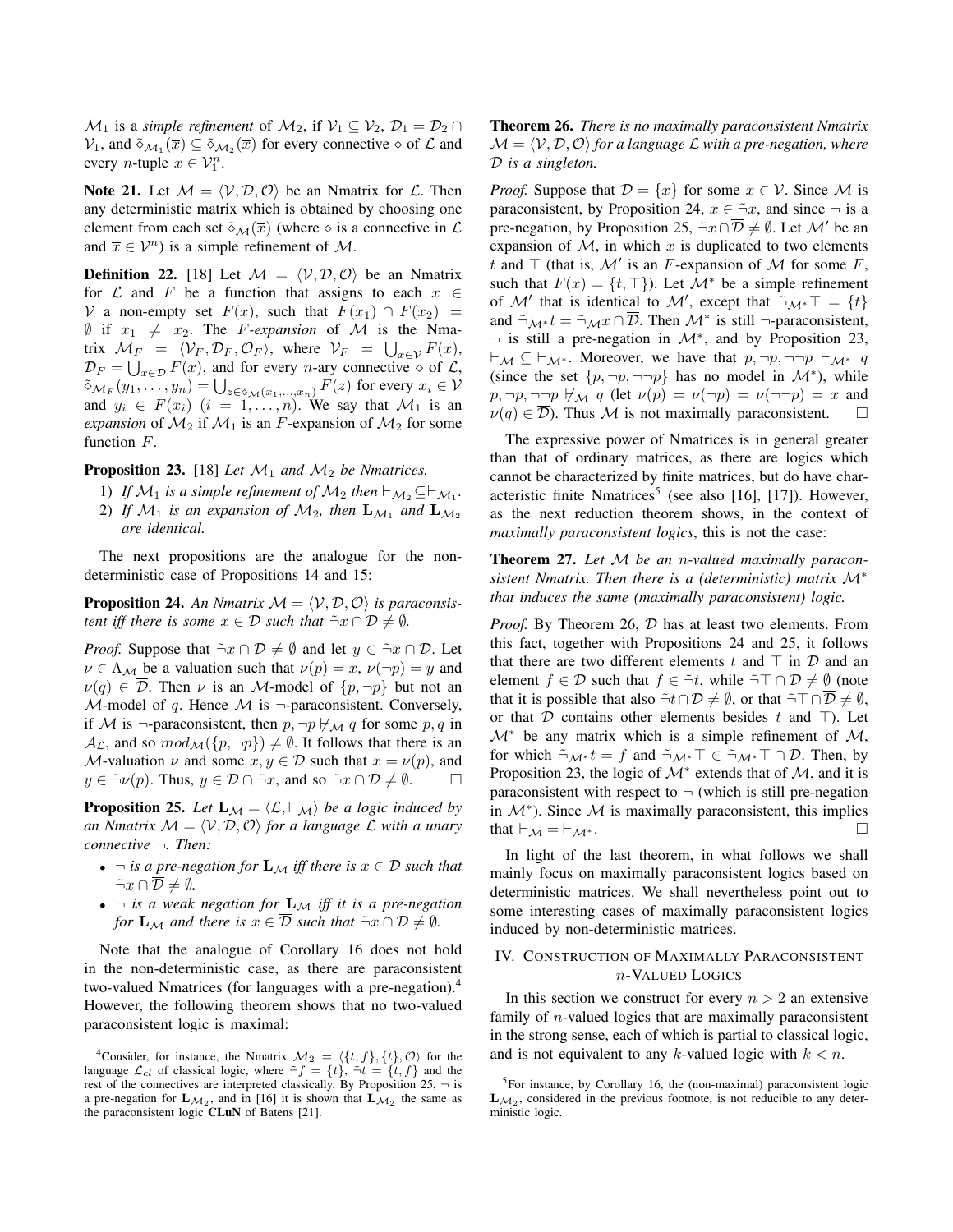First of all, it should be noted that one can easily construct an n-valued maximally paraconsistent logic by considering a language  $\mathcal L$  expressive enough to include a (primitive or defined) constant for each of the  $n$  values. Indeed,

**Proposition 28.** Any logic  $\mathbf{L}_{\mathcal{M}}$  of an n-valued matrix M *for a language* L *in which all the* n *values are definable, is maximal in the strongest possible sense: it has no non-trivial extensions.*

*Proof.* Suppose that all the truth-values in  $M$  are definable in  $\mathcal{L}$ . Then any rule which is not valid in  $\mathcal{M}$  has an instance  $\psi_1, \ldots, \psi_n \vdash \varphi$ , consisting of variables-free sentences, such that  $\vdash_{\mathcal{M}} \psi_1, \ldots, \vdash_{\mathcal{M}} \psi_n$  and  $\varphi \vdash_{\mathcal{M}} \sigma$  for every  $\sigma$ . Hence, adding such a rule to  $L_M$  results in any formula in  $W_L$ being derivable.  $\Box$ 

**Corollary 29.** Let  $\mathbf{L}_{\mathcal{M}}$  be an *n*-valued paraconsistent logic, *the language of which is functionally complete for* M*. Then*  $L_M$  *is maximally paraconsistent in the strong sense (and it is not equivalent to any k-valued logic for some*  $k < n$ *).* 

In view of the above observations, in what follows we shall focus on "reasonable" languages. By this we mean languages which do not depend on the many-valuedness of the logic, but can be interpreted classically. Hence, the logics that are constructed below are not only maximally paraconsistent (in the strong sense), but also *classically sound*, in the sense that they are sound for some two-valued matrix.

#### Definition 30.

- A *rule* in a language  $\mathcal L$  is a pair  $\langle \Gamma, \psi \rangle$ , where  $\Gamma$  is a finite set of formulas in  $\mathcal L$  and  $\psi$  is a formula in  $\mathcal L$ . We shall usually denote such a rule by  $\Gamma \vdash \psi$ .
- Let  $M$  be a matrix for  $\mathcal{L}$ . We say that a set S of rules in L is *sound for* M, if for every  $\langle \Gamma, \psi \rangle \in S$  it holds that  $\Gamma \vdash_M \psi$ .

Given a unary connective  $\Diamond$ , we denote  $\Diamond^0 \psi = \psi$  and  $\Diamond^i \psi = \Diamond (\Diamond^{i-1} \psi)$  (for  $i \geq 1$ ).

**Definition 31.** Let  $\mathcal{L}$  be a language which includes a unary connective  $\Diamond$ . For  $n > 2$  the set  $S_n$  of rules in  $\mathcal L$  is defined as follows:

1)  $p, \neg p \vdash \Diamond^{n-2}p,$ 2)  $p, \neg p, \diamond^k p \vdash q$ , for  $1 \leq k \leq n-3$ , 3)  $p, \neg p, \neg \diamond^k p \vdash q$ , for  $1 \leq k \leq n-3$ , 4)  $p \vdash \neg \neg p$ .

**Proposition 32.** Any paraconsistent matrix for which  $S_n$ *is sound has at least* n *elements, including at least* n−2 *non-designated elements.*

*Proof.* Assume that  $S_n$  is sound for  $\mathcal{M} = \langle \mathcal{V}, \mathcal{D}, \mathcal{O} \rangle$  and that  $M$  is  $\neg$ -paraconsistent. By Proposition 15 and the fact that  $\neg$  is a pre-negation, there should be at least one element  $t \in \mathcal{D}$ , such that  $f = \tilde{\neg} t \notin \mathcal{D}$ . By Proposition 14 and the fact that  $M$  is  $\neg$ -paraconsistent, there should be at least one element  $\top \in \mathcal{D}$ , such that  $\tilde{\neg} \top \in \mathcal{D}$ . Let  $\perp_k = \tilde{\diamond}^k \top$  for  $1 \leq k \leq n-3$ . Then  $\perp_k \in \overline{\mathcal{D}}$  for  $1 \leq k \leq n-3$  (otherwise  $p, \neg p, \Diamond^k p \vdash q$  would not be valid in M). Moreover,  $\perp_1, \ldots, \perp_{n-3}$  are different from each other, because otherwise we would get that  $\tilde{\diamond}^i \top \in \overline{\mathcal{D}}$ for every  $i > 0$ , and this contradicts the validity in M of  $p, \neg p \vdash \Diamond^{n-2}p$ . It follows that  $t, \top, \bot_1, \ldots, \bot_{n-3}$  are all different from each other. Now, by Rule (3) of  $S_n$ ,  $\tilde{\neg} \bot_k \in \overline{\mathcal{D}}$ (otherwise the assignment  $v(p) = \top$  would contradict this rule). On the other hand, Rule (4) implies that  $\tilde{\neg} f \in \mathcal{D}$ . Hence, f is different from  $\bot_1, \ldots, \bot_{n-3}$ . Obviously, f is also different from t and  $\top$  (since it is in  $\overline{\mathcal{D}}$ ). It follows that  $t, \top, f, \bot_1, \ldots, \bot_{n-3}$  are all different from each other.  $\Box$ 

Now we can construct the promised family of maximally paraconsistent n-valued logics:

**Theorem 33.** Let  $M = \langle V, D, O \rangle$  be an n-valued matrix *for a language containing the unary connectives*  $\neg$  *and*  $\diamond$ , *and a propositional constant* f*. Suppose that* n > 3*, and that the following conditions hold in* M*:*

- 1)  $V = \{t, f, \top, \bot_1, \ldots, \bot_{n-3}\}$  *and*  $\mathcal{D} = \{t, \top\},$
- 2) *the interpretation of the constant* f *is the element* f*,*
- 3)  $\tilde{\neg} t = f, \tilde{\neg} f = t$ , and  $\tilde{\neg} x = x$  *otherwise*,
- 4)  $\delta t = f$ ,  $\delta f = t$ ,  $\delta \top = \bot_1$ ,  $\delta \bot_i = \bot_{i+1}$  *for*  $i < n-3$ , *and*  $\tilde{\diamond} \perp_{n-3} = \top$ ,
- 5) *for every other n-ary connective*  $\star$  *of*  $\mathcal{L}$ ,  $\tilde{\star}$  *is classically closed, i.e., whenever*  $a_1, \ldots, a_n \in \{t, f\}$ *, also*  $\tilde{\star}(a_1, \ldots, a_n) \in \{t, f\}.$

*Then*  $\neg$  *is an involutive pre-negation for*  $\mathbf{L}_{\mathcal{M}} = \langle \mathcal{L}, \vdash_{\mathcal{M}} \rangle$ , *and*  $\mathbf{L}_{\mathcal{M}}$  *is maximally*  $\neg$ *-paraconsistent, classically sound, and it is not equivalent to any k-valued logic with*  $k < n$ .

*Proof.* Obviously,  $\neg$  is an involutive pre-negation in  $L_M$ , and  $\mathbf{L}_{\mathcal{M}}$  is  $\neg$ -paraconsistent. It can be easily checked that the set of rules  $S_n$  is sound for M. By Proposition 32, for every matrix  $\mathcal{M}'$  with less than n elements,  $\vdash_{\mathcal{M}} \neq \vdash_{\mathcal{M}'}$ . Trivially,  $L_M$  is also classically sound. It remains to show that  $L_M$  is maximally paraconsistent. For this, note first that for any  $a \in \mathcal{V} \setminus \{t, f\}$  there is  $0 \leq j_a \leq n-2$ , such that a valuation v is a model in M of  $\{\diamond^{j_a} p, \neg \diamond^{j_a} p\}$  iff  $v(p) = a \ (j_{\top} = 0 \text{ or } j_{\top} = n-2, \text{ and } j_{\perp} = n-2-i).$  Let  $\mathbf{L} = \langle \mathcal{L}, \vdash_{\mathbf{L}} \rangle$  be any proper extension of  $\mathbf{L}_{\mathcal{M}}$ . Then there are some  $\psi_1, \ldots, \psi_k$  and  $\varphi$ , such that  $\psi_1, \ldots, \psi_k \vdash_{\mathbf{L}} \varphi$ , but  $\psi_1, \ldots, \psi_k \not\vdash_M \varphi$ . From the latter it follows that there is a valuation v, such that  $v(\psi_i) \in \mathcal{D}$  for every  $1 \leq i \leq k$ , and  $v(\varphi) \in \overline{\mathcal{D}}$ . Let  $p_1, \ldots, p_m$  be the atoms occurring in  $\{\psi_1, \ldots, \psi_k, \varphi\}$ . Since we can substitute the propositional constant f for any p such that  $v(p) = f$ , and  $\neg$  f for any p such that  $v(p) = t$ , we may assume that  $v(p)$  is in  $\mathcal{V} \setminus \{t, f\}$ for any atom p. Accordingly, let  $j_i = j_{v(p_i)}$  for  $1 \le i \le m$ . By the observations above,  $v$  is the only model of the set By the observations above, v is the only model of the set  $\Psi = \bigcup_{1 \leq i \leq m} {\{\phi^{j_i} p_i, \neg \phi^{j_i} p_i\}}$ . It follows that  $\Psi \vdash_{\mathcal{M}} \psi_i$ for every  $1 \leq i \leq k$ , and  $\Psi \cup {\varphi} \vdash_{\mathcal{M}} q$  (where q is a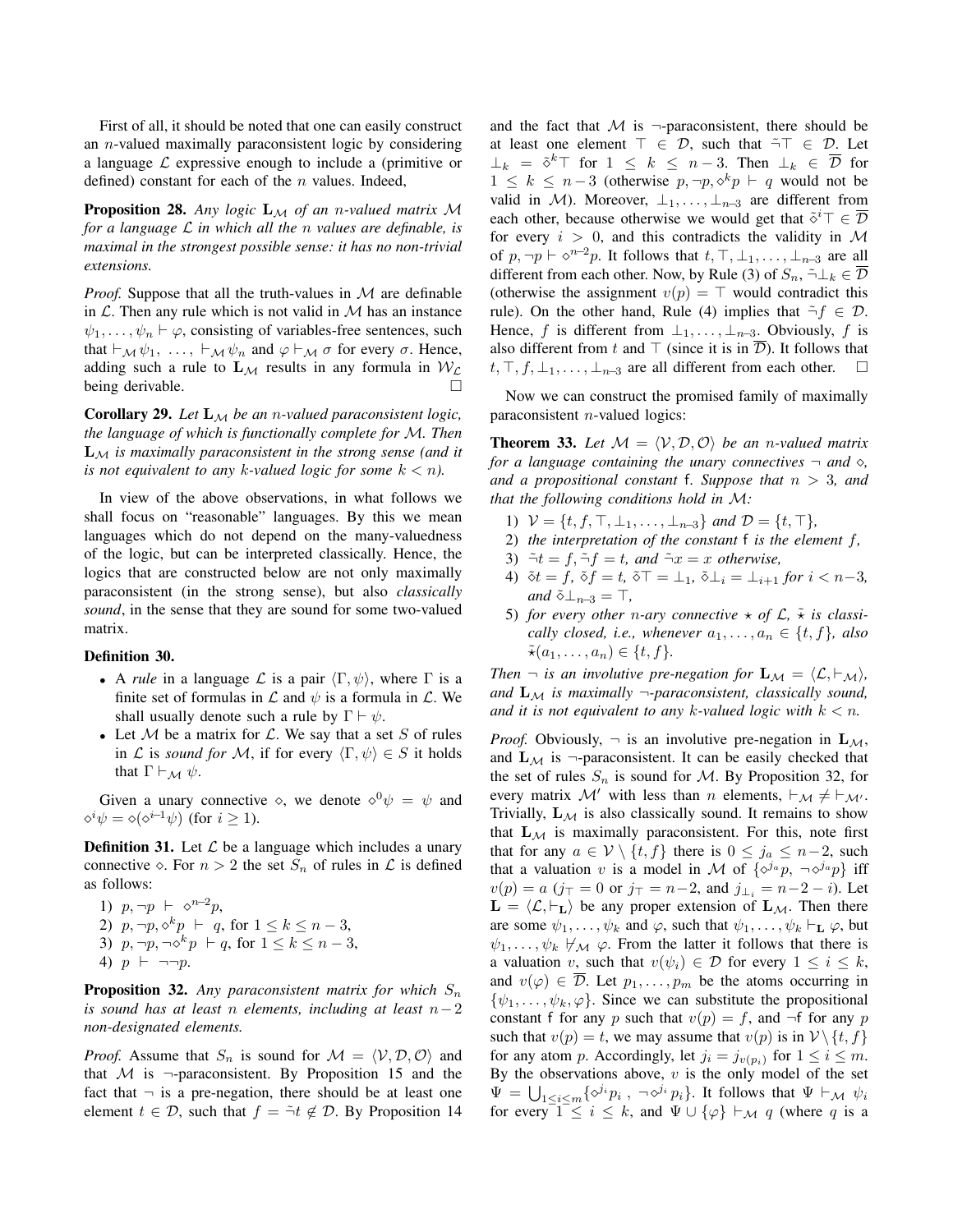new variable). Hence  $\Psi \vdash_{\mathbf{L}} q$ . Now, by substituting  $\Diamond^{n-j_i-2}p$ for  $p_i$  (where p is different from q), we can unify  $\Psi$  to  $\{\diamond^{n-2}p, \neg \diamond^{n-2}p\}$ . But in  $\mathbf{L}_{\mathcal{M}}$  both elements of this set follow from  $\{p, \neg p\}$ . Thus,  $p, \neg p \vdash_L q$ , and so L is not  $\Box$  paraconsistent.

Example 34. In four-valued matrices there are exactly two connectives that extend classical negation and are involutive: the usual negation of Belnap (in which  $\tilde{\neg} t = f$ ,  $\tilde{\neg} f = t$ ,  $\tilde{\neg} \top = \top$  and  $\tilde{\neg} \bot = \bot$ ), and the connective  $\diamond$  above (for which  $\delta t = f$ ,  $\delta f = t$ ,  $\delta \top = \bot$  and  $\delta \bot = \top$ ). It follows that if the language contains the propositional constant f, these unary connectives  $\neg$  and  $\diamond$ , and the rest of the connectives are classically closed, then the resulting four-valued logic is classically sound, maximally  $\neg$ -paraconsistent, and it is equivalent to no three-valued logic.

## V. THE THREE-VALUED CASE

We now consider the simplest possible class of paraconsistent logics – the three-valued ones (recall Corollary 16). We start by providing a general sufficient criterion for a logic of a many-valued paraconsistent matrix to be included in the logic of some three-valued paraconsistent matrix.

**Definition 35.** Given a matrix  $\mathcal{M} = \langle V, \mathcal{D}, \mathcal{O} \rangle$  for a language  $\mathcal L$  with a pre-negation  $\neg$ , define:

$$
T_t^{\mathcal{M}} = \{x \in \mathcal{V} \mid x \in \mathcal{D}, \ \tilde{\neg}x \notin \mathcal{D}\},
$$
  
\n
$$
T_f^{\mathcal{M}} = \{x \in \mathcal{V} \mid x \notin \mathcal{D}, \ \tilde{\neg}x \in \mathcal{D}\},
$$
  
\n
$$
T_\top^{\mathcal{M}} = \{x \in \mathcal{V} \mid x \in \mathcal{D}, \ \tilde{\neg}x \in \mathcal{D}\},
$$
  
\n
$$
T^{\mathcal{M}} = T_t^{\mathcal{M}} \cup T_f^{\mathcal{M}} \cup T_\top^{\mathcal{M}}.
$$

We say that  $x_1, x_2 \in \mathcal{T}^{\mathcal{M}}$  are *of the same type*, if there is  $y \in \{t, f, \top\}$  such that  $\{x_1, x_2\} \subseteq \mathcal{T}_y^{\mathcal{M}}$ .

**Definition 36.** Let  $M = \langle V, D, O \rangle$  be a matrix for a language L with a pre-negation  $\neg$ , and let  $T' \subseteq T^{\mathcal{M}}$ .  $T'$  is called *type-restricted* if it satisfies the following conditions:

- 1)  $T'$  is closed under the operations in  $\mathcal{O}$ .
- 2)  $T' \cap T_y^{\mathcal{M}} \neq \emptyset$  for  $y \in \{t, f, \top\}.$
- 3) For every  $x_1, \ldots, x_n, y_1, \ldots, y_n \in \mathcal{T}'$ , and for every  $\delta \in \mathcal{O}$ , if  $x_i$  and  $y_i$  are of the same type (for  $i \leq n$ ), then so are  $\tilde{\diamond}(x_1, \ldots, x_n)$  and  $\tilde{\diamond}(y_1, \ldots, y_n)$ .

**Proposition 37.** Let  $M = \langle V, D, O \rangle$  be a matrix for a *language* L *with a pre-negation* ¬*. Suppose that there exists a subset*  $T'$  *of*  $T^{\mathcal{M}}$  *which is type-restricted. Then*  $\mathbf{L}_{\mathcal{M}}$  *is contained in some paraconsistent three-valued logic.*

*Proof outline.* By the first two conditions in Definition 36, the matrix  $\mathcal{M}^{\downarrow \mathcal{T}'} = \langle \mathcal{T}', \mathcal{D} \cap \mathcal{T}', \mathcal{O}^{\downarrow \mathcal{T}'} \rangle$ , where  $\mathcal{O}^{\downarrow \mathcal{T}'}$  is the restriction of the operations in  $\mathcal O$  to the values in  $\mathcal T'$ , is a  $\neg$ -paraconsistent submatrix of M. Thus,  $L_M$  is contained in  $\mathbf{L}_{\mathcal{M}^{\downarrow T'}}$ . Now, define a binary relation R on T' by  $xRy$ if  $x$  and  $y$  are of the same type. It is easy to see that since  $T'$  is type-restricted, R is a congruence relation on T' (with respect to the interpretations in  $\mathcal O$  of the connectives of  $\mathcal L$ ),

which induces three equivalence classes on T'. For  $x \in T'$ , denote by  $\llbracket x \rrbracket$  the equivalence class of x. Next we define the matrix  $\mathcal{M}' = \langle \mathcal{V}', \mathcal{D}', \mathcal{O}' \rangle$ , where  $\mathcal{V}' = \{ ||x|| \mid x \in \mathcal{T}' \}$ ,  $\mathcal{D}' = \{\llbracket x \rrbracket \mid x \in \mathcal{T}' \cap \mathcal{D}\}\$ , and for every *n*-ary connective  $\diamond$ of  $\mathcal L$  and every  $\llbracket x_1 \rrbracket, \ldots, \llbracket x_n \rrbracket \in \mathcal V' : \tilde{\diamond}_{\mathcal M'}(\llbracket x_1 \rrbracket, \ldots, \llbracket x_n \rrbracket) =$  $[\![\tilde{\diamond}_{\mathcal{M}}(x_1, \ldots, x_n)]\!]$  (the fact that  $\mathcal{M}'$  is well-defined follows from the type-restrictedness of  $T'$ ). It can be easily shown that  $\mathbf{L}_{\mathcal{M}'}$  and  $\mathbf{L}_{\mathcal{M}^{\downarrow T'}}$  coincide, and since  $\mathbf{L}_{\mathcal{M}}$  is contained in  $L_{\mathcal{M}^{\perp}}$ , we have that  $L_{\mathcal{M}'}$  is the required three-valued paraconsistent logic.

Example 38. Consider Belnap's well-known four-valued paraconsistent logic [22], induced by the matrix  $B =$  $\langle \{t, f, \top, \bot\}, \{t, \top\}, \{\tilde{\vee}, \tilde{\wedge}, \tilde{\neg}\}\rangle$ , where  $\tilde{\neg}$  is Belnap's negation defined in Example 34, and  $\tilde{\vee}$ ,  $\tilde{\wedge}$  are, respectively, the join and the meet of the lattice  $f < \{\top, \bot\} < t$ . In terms of Definition 35, then,  $T^B = T_t^B \cup T_f^B \cup T_T^B =$  $\{t\} \cup \{f\} \cup \{\top\}$ , and this set is type-restricted. By (the proof of) Proposition 37, Belnap's logic is (strictly) contained in the (maximally paraconsistent) three-valued logic induced by the submatrix  $B^{\downarrow T^B}$  of B, consisting of the values in  $\mathcal{T}^{\mathsf{B}}$ .<sup>67</sup>

Note that Belnap's logic is not maximally paraconsistent even in the weak sense, as  $p \vee \neg p$  is not a theorem in it, but it *is* a theorem of the above three-valued paraconsistent extension of this logic. Extend now the underlying language with the unary connective  $\Diamond$  considered in Example 34. In this language the constant f is definable by  $p \wedge \infty p$ , and so, as shown in Example 34, the corresponding matrix B' induces a four-valued logic that is maximally paraconsistent (in the strong sense), and is not equivalent to any threevalued paraconsistent logic. Note that this time  $\mathcal{T}^{\mathbf{B}'}$  is *not* type-restricted, as it is not closed under  $\tilde{\diamond}$ .

Next, we show that all reasonably expressive paraconsistent three-valued logics are maximal in our strong sense (although, as we show below, for languages with a very weak expressive power there are three-valued paraconsistent logics which are not maximal).

Theorem 39. *Let* M *be a three-valued matrix for a language* L *with a pre-negation* ¬*.*

- a) M *is* ¬*-paraconsistent iff it is isomorphic to a matrix*  $\langle \mathcal{V}, \mathcal{D}, \mathcal{O} \rangle$  *in which*  $\mathcal{V} = \{t, \top, f\}$ ,  $\mathcal{D} = \{t, \top\}$ ,  $\tilde{\neg}t = f$ , *and*  $\tilde{\neg} \top \neq f$ .
- b) *Suppose that* M *is* ¬*-paraconsistent and there is a formula*  $\Psi(p,q)$  *in*  $\mathcal L$  *such that for all*  $\nu \in \Lambda_{\mathcal M}$  $\nu(\Psi) = t$  *if either*  $\nu(p) \neq \top$  *or*  $\nu(q) \neq \top$ *. Then M is maximally* ¬*-paraconsistent for* L*.*

*Proof.* Part (a) easily follows from Propositions 14 and 15. For Part (b), let  $\langle \mathcal{L}, \vdash \rangle$  be a (finitary) propositional logic

<sup>6</sup>This logic is equivalent to Priest's logic LP [23]; see Example 43.

<sup>&</sup>lt;sup>7</sup>The same holds also for the four-valued logic in  $[24]$ , when the underlying language is extended with an implication connective '⊃'.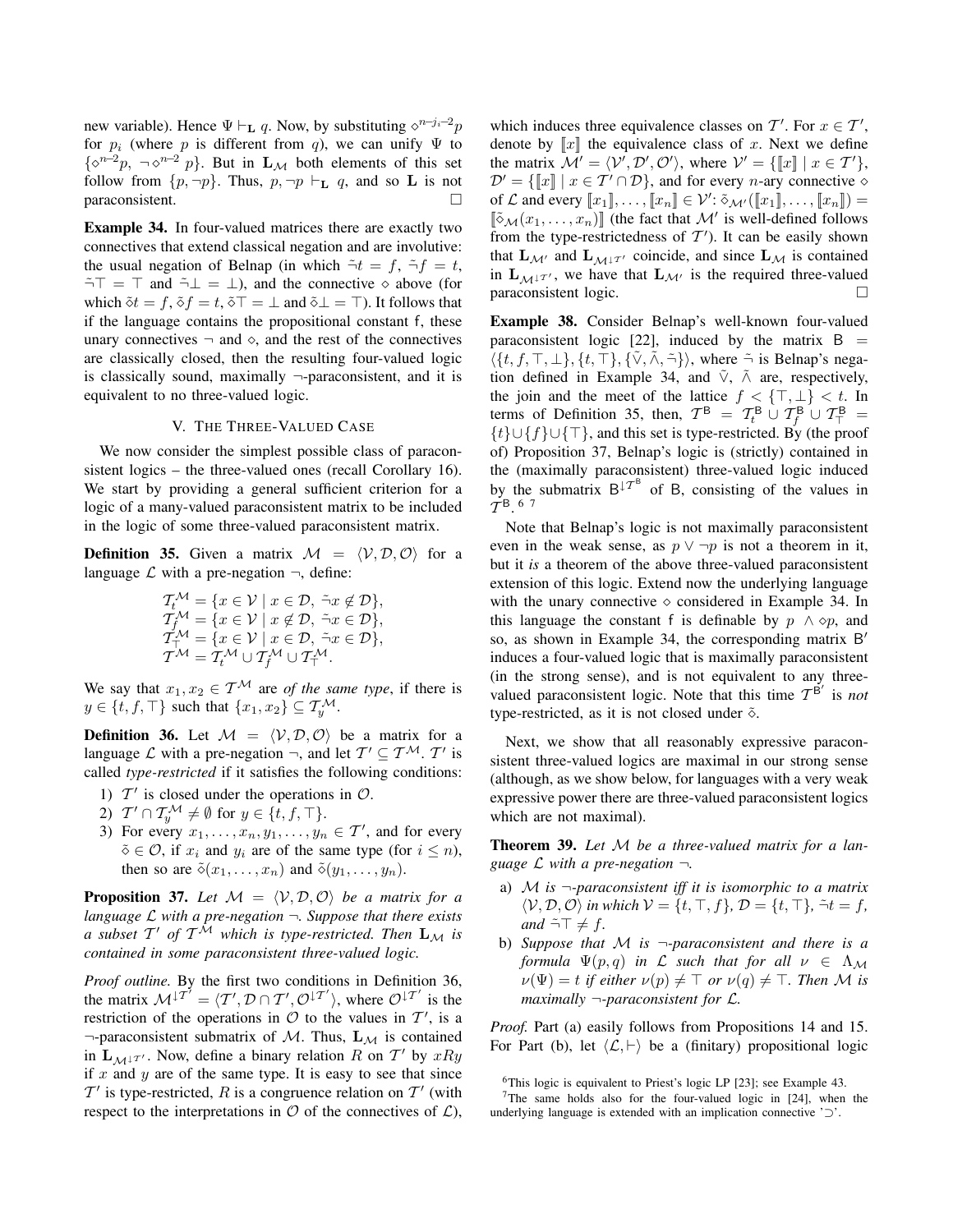that is strictly stronger than  $\langle \mathcal{L}, \vdash_{\mathcal{M}} \rangle$ . Then there is a finite theory  $\Gamma$  and a formula  $\psi$  in  $\mathcal{L}$ , such that  $\Gamma \vdash \psi$  but  $\Gamma \not \vdash_{\mathcal{M}} \psi$ . In particular, there is a valuation  $\nu \in mod_{\mathcal{M}}(\Gamma)$  such that  $\nu(\psi) = f$ . Consider the substitution  $\theta$ , defined for every  $p \in$  Atoms( $\Gamma \cup {\psi}$ ) by

$$
\theta(p) = \begin{cases}\nq_0 & \text{if } \nu(p) = t, \\
\neg q_0 & \text{if } \nu(p) = f, \\
p_0 & \text{if } \nu(p) = \top,\n\end{cases}
$$

where  $p_0$  and  $q_0$  are two different atoms in  $\mathcal L$ . Note that  $\theta(\Gamma)$ and  $\theta(\psi)$  contain (at most) the variables  $p_0, q_0$ , and that for every valuation  $\mu \in \Lambda_{\mathcal{M}}$  where  $\mu(p_0) = \top$  and  $\mu(q_0) = t$ it holds that  $\mu(\theta(\phi)) = \nu(\phi)$  for every formula  $\phi$  such that Atoms( $\{\phi\}$ )  $\subseteq$  Atoms( $\Gamma \cup \{\psi\}$ ). Thus,

(\*) *any*  $\mu \in \Lambda_{\mathcal{M}}$  such that  $\mu(p_0) = \top$ ,  $\mu(q_0) = t$ is an M-model of  $\theta(\Gamma)$  that does not M-satisfy  $\theta(\psi)$ .

Now, consider the following two cases:

**Case I.** There is a formula  $\phi(p,q)$  such that for every  $\mu \in$  $\Lambda_{\mathcal{M}}, \mu(\phi) \neq \top$  if  $\mu(p) = \mu(q) = \top$ .

In this case, let tt =  $\Psi(q_0, \phi(p_0, q_0))$ . Note that  $\mu(\text{tt}) = t$ for every  $\mu \in \Lambda_{\mathcal{M}}$  such that  $\mu(p_0) = \top$ . Now, as  $\vdash$  is structural,  $\Gamma \vdash \psi$  implies that

$$
\theta(\Gamma) \left[ \frac{\mathsf{t}}{\mathsf{t}} / q_0 \right] \vdash \theta(\psi) \left[ \frac{\mathsf{t}}{\mathsf{t}} / q_0 \right] \tag{1}
$$

Also, by the property of tt and by  $(\star)$ , any  $\mu \in \Lambda_{\mathcal{M}}$  for which  $\mu(p_0) = \top$  is a model of  $\theta(\Gamma)$  [tt/q<sub>0</sub>] but does not M-satisfy  $\theta(\psi)$  [tt/q<sub>0</sub>]. Thus,

•  $p_0, \neg p_0 \vdash_{\mathcal{M}} \theta(\gamma)$  [tt/q<sub>0</sub>] for every  $\gamma \in \Gamma$ . As  $\langle \mathcal{L}, \vdash \rangle$  is stronger than  $\langle \mathcal{L}, \vdash_{\mathcal{M}} \rangle$ , this implies that

$$
p_0, \neg p_0 \vdash \theta(\gamma) \text{ [tt/}q_0 \text{] for every } \gamma \in \Gamma. \tag{2}
$$

• The set  $\{p_0, \neg p_0, \theta(\psi)$ [tt/q<sub>0</sub>]} is not *M*-satisfiable, thus  $p_0, \neg p_0, \theta(\psi)$  [tt/q<sub>0</sub>]  $\vdash_{\mathcal{M}}$  q<sub>0</sub>. Again, as  $\langle \mathcal{L}, \vdash \rangle$  is stronger than  $\langle \mathcal{L}, \vdash_{\mathcal{M}} \rangle$ , we have that

$$
p_0, \neg p_0, \theta(\psi) \left[ \frac{\text{tt}}{q_0} \right] \vdash q_0. \tag{3}
$$

By (1)–(3) and the transitivity property,  $p_0, \neg p_0 \vdash q_0$ , thus  $\langle \mathcal{L}, \vdash \rangle$  is not  $\neg$ -paraconsistent.

**Case II.** For every formula  $\phi$  in p, q and for every  $\mu \in \Lambda_{\mathcal{M}}$ , if  $\mu(p) = \mu(q) = \top$  then  $\mu(\phi) = \top$ .

Again, as  $\vdash$  is structural, and since  $\Gamma \vdash \psi$ ,

$$
\theta(\Gamma) \left[ \Psi(q_0, q_0) / q_0 \right] \vdash \theta(\psi) \left[ \Psi(q_0, q_0) / q_0 \right] \tag{4}
$$

In addition,  $(\star)$  above entails that any valuation  $\mu \in$  $\Lambda_{\mathcal{M}}$  such that  $\mu(p_0) = \top$  and  $\mu(q_0) \in \{t, f\}$  is a model of  $\theta(\Gamma)$  [ $\Psi(q_0, q_0)/q_0$ ] which is not a model of  $\theta(\psi)$   $[\Psi(q_0, q_0)/q_0]$ . Thus, the only M-model of  ${p_0, \neg p_0, \theta(\psi) \left[\Psi(q_0, q_0)/q_0\right]}$  is the one in which both of  $p_0$  and  $q_0$  are assigned the value  $\top$ . It follows that  $p_0, \neg p_0, \theta(\psi) \left[ \Psi(q_0, q_0) / q_0 \right] \vdash_{\mathcal{M}} q_0$ . Thus,

$$
p_0, \neg p_0, \theta(\psi) \left[ \Psi(q_0, q_0) / q_0 \right] \vdash q_0. \tag{5}
$$

By using ( $\star$ ) again (for  $\mu(q_0) \in \{t, f\}$ ) and the condition of case II (for  $\mu(q_0) = \top$ ), we have:

$$
p_0, \neg p_0 \vdash \theta(\gamma) \left[ \Psi(q_0, q_0) / q_0 \right]
$$
 for every  $\gamma \in \Gamma$ . (6)

Again, (4)–(6) and the transitivity property of  $\vdash$  entail that  $p_0, \neg p_0 \vdash q_0$ , and so  $\langle \mathcal{L}, \vdash \rangle$  is not  $\neg$ -paraconsistent in this  $\Box$  case either.  $\Box$ 

Note that the requirement on the language, stated in Part (b) of Theorem 39, is very minor, and all the interesting three-valued logics that we are aware of meet it (see Example 43). Moreover, once a three-valued paraconsistent logic L satisfies the condition of Part (b) in Theorem 39, not only is it maximally paraconsistent, but so must be also any three-valued extension of it, obtained by enriching the languages of L with extra three-valued connectives.

Below are two particular cases of Theorem 39(b).

**Definition 40.** Let  $M = \langle V, D, O \rangle$  be a matrix for a language  $\mathcal L$  that includes a unary connective  $\neg$ . Then  $\neg$  is *an extension in*  $\mathbf{L}_{\mathcal{M}}$  *of classical negation*, if there are  $t \in \mathcal{D}$ and  $f \in \overline{\mathcal{D}}$ , such that  $\tilde{\neg} t = f$  and  $\tilde{\neg} f = t$ .

Clearly, an extension in  $L_M$  of classical negation is a weak negation for  $L_M$ . Moreover, by Part (a) of Theorem 39, when  $M$  is a three-valued paraconsistent matrix, the only extensions of classical negation are Kleene's negation (in which  $\neg$   $\top = \top$ ) and Sette's negation (in which  $\neg$   $\top = t$ ); See also Example 43 below.

Corollary 41. *Let* M *be a three-valued paraconsistent matrix for a language* L *that includes a unary connective that extends classical negation and a binary connective* + *such that for every*  $x \in V$ ,  $x + t = t + x = t$ . Then M is *maximally* ¬*-paraconsistent for* L*.*

*Proof.* By Part (b) of Theorem 39, where we take  $\Psi(p,q) =$  $(p + \neg p) + (q + \neg q).$ 

Corollary 42. *Let* M *be a three-valued paraconsistent matrix for a language* L *that includes a unary connective* ¬ *that extends classical negation and the propositional constant* f*. Then* M *is maximally* ¬*-paraconsistent for* L*.*

*Proof.* By Part (b) of Theorem 39, where  $\Psi(p,q) = \neg f$ .  $\Box$ 

Example 43. Theorem 39 and Corollaries 41, 42 imply that all of the following well-known three-valued logics are maximally paraconsistent for their languages:

• Sette's logic  $P_1$  [2], induced by the matrix  $P_1$  =  $\langle \{t, f, \top \}, \{t, \top \}, \{\tilde{\vee}, \tilde{\wedge}, \tilde{\rightarrow}, \tilde{\top} \} \rangle$  is maximally paraconsistent for the language of  $\{\neg, \vee, \wedge, \rightarrow\}$  with the following interpretations of its connectives:

$$
\begin{array}{c|ccccc}\n\tilde{\lor} & t & f & \top & & \tilde{\land} & t & f & \top \\
\hline\nt & t & t & t & & & t & t & f & t \\
f & t & f & t & & & f & f & f & f \\
\top & t & t & & & & \top & t & f & t\n\end{array}
$$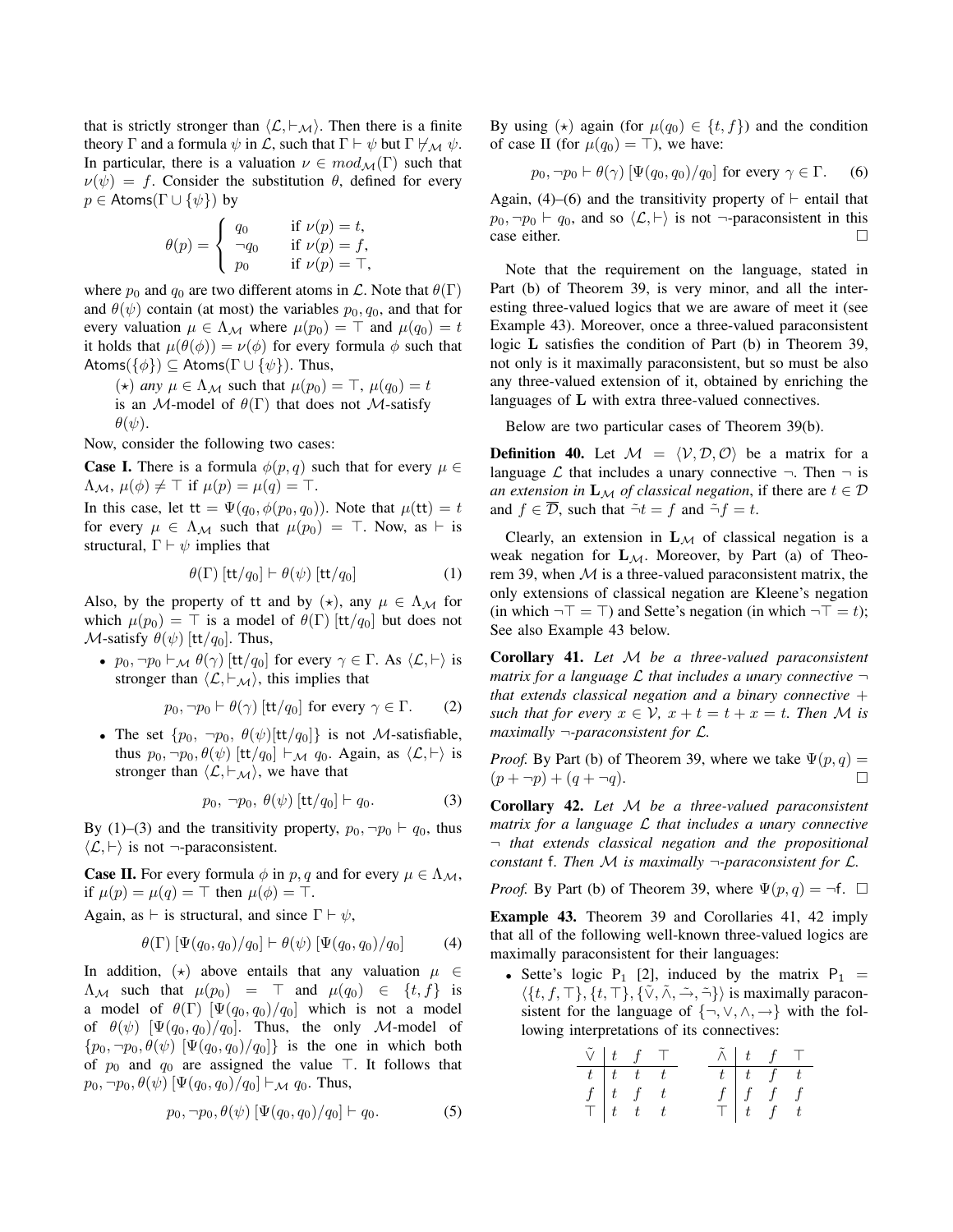| $\tilde{\rightarrow}  t $ |        | $f$ T                                                                    |  | $-\tilde{\neg}$                |  |
|---------------------------|--------|--------------------------------------------------------------------------|--|--------------------------------|--|
| t                         |        | $\begin{array}{cccc} t & f & t \end{array}$                              |  | t                              |  |
|                           |        | $\frac{f}{\top}$ $\begin{array}{ccc} t & t & t \\ t & f & t \end{array}$ |  | $\frac{f}{\tau}$ $\frac{t}{t}$ |  |
|                           | $\tau$ |                                                                          |  |                                |  |

• Priest's logic LP [23], induced by the matrix  $LP =$  $\langle \{t, f, \top\}, \{t, \top\}, \{\tilde{\vee}, \tilde{\wedge}, \tilde{\neg}\} \rangle$  is maximally paraconsistent for the language of  $\{\neg, \vee, \wedge\}$  with the following standard Kleene's interpretations [25]:

| $\tilde{\vee}$ $\begin{array}{cc} t & f \end{array}$ T |                                                   |  | $\tilde{\wedge}$   t f $\top$ |                          |  | $\tilde{=}$ |  |
|--------------------------------------------------------|---------------------------------------------------|--|-------------------------------|--------------------------|--|-------------|--|
| t                                                      | $\begin{array}{ccc} t & t & t \end{array}$        |  | t                             | $t f \top$               |  | $t \mid f$  |  |
|                                                        | $f \mid t \quad f \quad \top$                     |  |                               | $f \mid f \mid f \mid f$ |  |             |  |
|                                                        | $\begin{array}{cccc} t & \top & \top \end{array}$ |  |                               | $\top$ f $\top$          |  |             |  |

- Any logic that is obtained from either  $P_1$  or LP by enriching its language with extra three-valued connectives is a maximally paraconsistent logic. This includes the logics PAC  $[26]$ ,  $[27]$ ,  $J_3$   $[3]$ , the semi-relevant logic  $SRM<sub>3</sub>$  [28], etc.
- All the 8192 three-valued logics of formal inconsistency that are shown in [20] to be maximally paraconsistent (in the weak sense) with respect to classical logic are also covered by Part (b) of Theorem 39. In fact, any three-valued paraconsistent logic with a language that includes unary operators  $\neg$  and  $\circ$ , where  $\neg$  is interpreted as in J<sub>3</sub> or P<sub>1</sub> and  $\circ$  is interpreted by  $\tilde{\circ}t = t$ ,  $\tilde{\circ}f = t$ , and  $\delta \top = f$ , is maximally paraconsistent in the strong sense, because  $\nu(\circ \circ \psi) = t$  for every valuation  $\nu$  and formula  $\psi$ . This includes some of the logics considered in the previous items of this example, like  $J_3$  and  $P_1$ , since ∘ with the above interpretation is definable in them.
- Sobociński's three-valued logic  $S_3$ , induced by the matrix  $S$  in Example 9, is maximally paraconsistent, as the connective +, defined by  $x + y = \neg x \rightarrow y$ , meets the condition in Corollary 41.<sup>8</sup>

Note 44. A matrix  $M = \langle V, D, O \rangle$  is called *type-restricted*, if  $V = T^{\mathcal{M}}$  and it is type-restricted. Theorem 39 can be easily extended to  $n$ -valued type-restricted matrices as follows:

Proposition 45. *Let* M *be an* n*-valued paraconsistent matrix for a language* L *with a pre-negation* ¬*. Suppose that* M *is type-restricted, and there is a formula*  $\Psi(p,q)$  *in* L such that for all  $\nu \in \Lambda_M$   $\nu(\Psi) \in \mathcal{T}_t$  if either  $\nu(p) \notin \mathcal{T}_\top$ *or*  $\nu(q) \notin \mathcal{T}_T$ *. Then M is maximally*  $\neg$ *-paraconsistent for* L*.*

As noted above, all of the natural three-valued paraconsistent logics that we are aware of meet the requirements specified in Part (b) of Theorem 39, and are thus maximal. However, as the following proposition shows, three-valued paraconsistent logics may or may not be maximal when their languages are of very weak expressive power.

# Proposition 46.

- a) *The fragment*  $\mathbf{L}^{-}_{J_3}$  *of Jaskowski-D'ottaviano's* J<sub>3</sub> (*or of Priest's* LP*), consisting only of a negation connective, is* not *maximally paraconsistent.*
- b) *The fragment*  $\mathbf{L}_{\mathrm{P}_1}^{\dagger}$  *of Sette's*  $\mathbf{P}_1$ *, consisting only of a negation connective,* is *maximally paraconsistent.*

*Proof.* For Part (a), note first that, as it is not difficult to see,  $\mathbf{L}_{J_3}^-$  can be axiomatized by the double-negation rules  $p \vdash$  $\neg$  $\neg p$  and  $\neg$  $\neg p \vdash p$ . We show that  $\mathbf{L}_{J_3}^{\neg}$  has a proper extension, which is also paraconsistent with a pre-negation. For this, note that  $p, \neg p, \neg q \nvdash_{\mathbf{L}_{3_{\infty}}^{-}} q$  since  $\nu(q) = f, \nu(p) = \top$  is a legal valuation. Now, let  $\mathbf{\tilde{L}}$  be the intersection of the classical two-valued logic  $L_{CL}$  with  $\neg$  as the single connective, and the two-valued logic  $L_{ID}$  induced by a matrix (again, with  $\neg$ as the single connective) in which  $\tilde{\neg}$  is the identity function. Then **L** is an extension of  $\mathbf{L}_{J_3}^{\neg}$ , in which  $p, \neg p, \neg q \vdash_{\mathbf{L}} q$ . Moreover,  $p, \neg p \nvdash_{\mathbf{L}} q$ , since  $\nu(p) = \nu(\neg p) = t$ ,  $\nu(q) = f$  is a legal valuation w.r.t.  $L_{ID}$ , and so  $L$  is paraconsistent. Also,  $p \nvDash_{\mathbf{L}} \neg p$ , since  $\nu(p) = t$ ,  $\nu(\neg p) = f$  is a legal valuation w.r.t.  $L_{CL}$ , and so  $\neg$  is a pre-negation for L.

For Part (b), let **L** be a proper extension of  $\mathbf{L}_{\mathbf{P}_1}$ . So there is a finite  $\Gamma$  and a formula  $\psi$  so that  $\Gamma \vdash_{\mathbf{L}} \psi$  but  $\Gamma \not\models_{\mathbf{L}_{\Gamma_1}} \psi$ . Since  $\neg\neg\neg\phi$  is equivalent in  $\mathbf{L}_{\mathrm{P}_1}^{\neg}$  to  $\neg\phi$ , we may assume that  $\Gamma \cup \{\psi\}$  consists only of formulas of the forms p, ¬p, or  $\neg\neg p$ , where p is atomic. Moreover: since Γ cannot contain both  $\neg\neg p$  and  $\neg p$  (otherwise  $\Gamma \vdash_{\mathbf{L}^{-}_{p_1}} \psi$ ), and  $\neg\neg p \vdash_{\mathbf{L}^{-}_{p_1}} p$ , we may assume that if  $\neg\neg p$  is in  $\Gamma$  then neither p nor  $\neg p$ is in Γ.

- 1) Suppose that  $\psi = \neg r$  for atomic r. Then  $\neg r \notin \Gamma$ . It follows (using weakening if necessary and the fact that  $\neg\neg r \vdash r$ ) that  $\Gamma', \neg\neg r \vdash_{\mathbf{L}} \neg r$ , where r does not occur in  $\Gamma'$  and  $\Gamma'$  has the same properties we assume about Γ. Substituting r for any p such that  $\neg\neg p \in Γ'$ , and q for any other atom occurring in  $\Gamma'$  (and using weakenings if necessary), we get that  $q, \neg q, \neg \neg r \vdash_L \neg r$ . Since  $\neg\neg r, \neg r \vdash_{\mathbf{L}^-_{\mathbf{P}_1}} p$  for any p, we get that  $q, \neg q, \neg \neg r \vdash_{\mathbf{L}^+} p$ for any  $p, q, \dot{r}$ . Substituting  $\neg q$  for r and using the fact that  $\neg q \vdash \neg \neg \neg q$ , we get that  $\neg q, q \vdash_{\mathbf{L}} p$  for every p, q.
- 2) Suppose that  $\psi = r$  for atomic r. Then neither r nor  $\neg\neg r$  is in Γ. Substituting  $\neg r$  for r we return to the previous case, and so again L is not paraconsistent.
- 3) Suppose that  $\psi = \neg \neg r$  for atomic r. Then  $\neg \neg r \notin \Gamma$ . Since  $\neg\neg r, \neg r \vdash_{\mathbf{L}^{-}_{\mathbf{P}_1}} q$ , also  $\neg\neg r, \neg r \vdash_{\mathbf{L} q} q$ , and since  $\Gamma \vdash_{\mathbf{L}} \neg \neg r$  we get that  $\Gamma, \neg r \vdash_{\mathbf{L}} q$  for any q that does not occur in  $\Gamma$  and  $\neg r$ . By substituting  $\neg r$  for any p such that  $\neg\neg p \in \Gamma$  (such p is necessarily different from  $r$ ), and  $r$  for any atom that is different from q and such that  $\neg\neg p$  does not occur in Γ, we get (using weakenings and the fact that  $\neg r \vdash \neg \neg \neg r$ ) that  $r, \neg r \vdash_L q$ . Hence again **L** is not paraconsistent.  $\Box$

<sup>&</sup>lt;sup>8</sup>This logic cannot be included in the LFIs of the previous item, as every unary operator  $\diamond$  definable in this logic is  $\top$ -free (i.e.,  $\delta(\top) = \top$ ).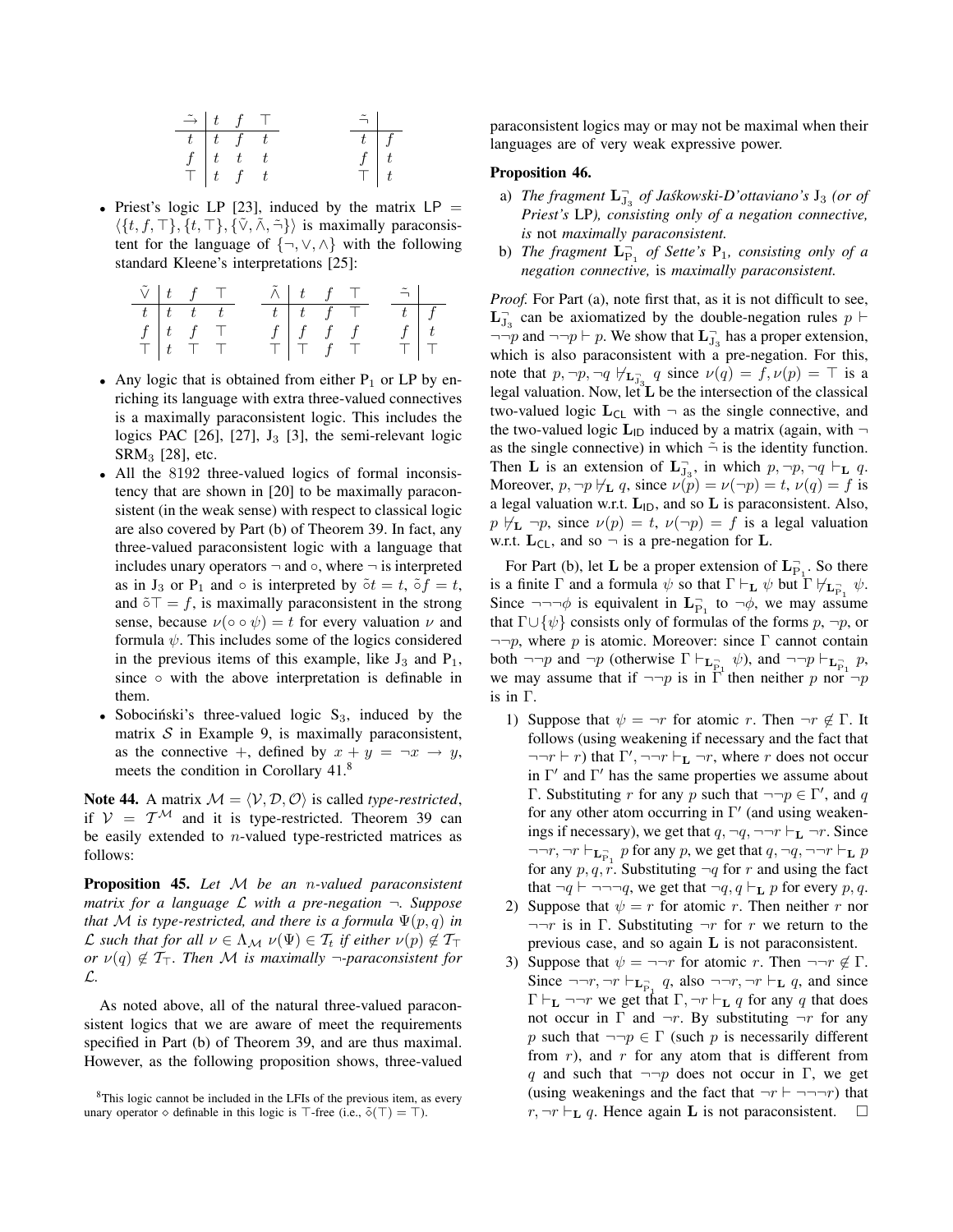We conclude this section by a note on three-valued paraconsistent logics induced by non-deterministic matrices. By Theorem 27, maximally paraconsistent three-valued Nmatrices are characterizable by (three-valued) deterministic matrices. Yet, it is interesting to identify these Nmatrices.

Proposition 47. [29] *A three-valued proper Nmatrix* M *for a language with a pre-negation* ¬ *can be maximally paraconsistent only if it is isomorphic to an Nmatrix*  $\langle V, D, O \rangle$ *, in which*  $V = \{t, \top, f\}$ ,  $\mathcal{D} = \{t, \top\}$ , and the interpretation *of* ¬ *is given by either of the following cases:*

a) 
$$
\tilde{\neg}t = \{f\}, \tilde{\neg} \top = \{t, f\}, \tilde{\neg} f = \{t\}
$$

b)  $\tilde{\neg} t = \{f\}, \tilde{\neg} \top = \{t, f\}, \tilde{\neg} f = \{f\}.$ 

Recently (see [30]) we have shown that the maximally paraconsist three-valued proper Nmatrices with a *weak* negation  $\neg$  are exactly those which are obtained by letting  $\tilde{\neg} \top = \{t, f\}$  (rather than  $\tilde{\neg} \top = t$ ) from the class of maximally paraconsistent three-valued (deterministic) matrices having the following properties: They employ Sette's negation, all their other operations get values only in  $\{t, f\}$ , and they do not distinguish between t and  $\top$  (that is, if  $\diamond$  is *n*-ary, then  $\tilde{\diamond}(x_1, \ldots, x_{i-1}, t, x_{i+1}, \ldots, x_n)$  =  $\tilde{\diamond}(x_1, \ldots, x_{j-1}, \top, x_{j+1}, \ldots, x_n)$  for every  $1 \leq j \leq n$  and every  $x_1, \ldots, x_{j-1}, x_{j+1}, \ldots, x_n \in V$ ).

In particular, when the language consists only of a negation connective  $\neg$ , each of the Nmatrices considered in Proposition 47 induces the same logic as the maximally paraconsistent logic considered in Proposition 46(b).

#### VI. CONCLUSIONS AND FURTHER RESEARCH

The standard notion of a paraconsistent logic being maximal with respect to another logic (usually classical logic) is extended in this paper in two senses. Firstly, maximality is considered with respect to the underlying *consequence relation* and not only with respect to the set of *theorems* of the logic. Secondly, our notions of maximality are *absolute* and not relative to a specific logic.

We have investigated maximal paraconsistency in the context of finite-valued matrix-based logics, and showed that for every  $n>2$  there exists an extensive family of *n*-valued logics, each of which is maximally paraconsistent in our strong sense, is faithful to classical logic, and cannot be reduced to any k-valued logic with  $k < n$ . On the other hand, we defined a simple semantic condition the satisfaction of which guarantees that an  $n$ -valued maximally paraconsistent logic is contained in a three-valued paraconsistent one.

A major conclusion of our investigation is that the property of maximal paraconsistency is sensitive to the expressive power of the underlying language. Indeed, *any* n-valued logic with a functionally complete language (i.e., a language in which every function from  $\mathcal{V}^m$  to  $\mathcal{V}$  is representable by a formula) is easily shown to be maximally paraconsistent, while for a sufficiently weak language we have shown that a three-valued logic may not be maximally paraconsistent. The latter is a notable exception to another basic result of this paper, which shows that all the three-valued paraconsistent logics with 'reasonably expressive' languages are maximally paraconsistent in the strong sense. Determining the exact border of expressivity of the language (if such exists), which guarantees maximal paraconsistency, is a direction for future work.

#### ACKNOWLEDGMENT

This research was supported by The Israel Science Foundation (grant No 809-06).

#### **REFERENCES**

- [1] J. Delgrande and J. Mylopoulos, "Knowledge representation: Features of knowledge," in *Advanced Course: Fundamentals of Artificial Intelligence*, ser. LNCS 232. Springer, 1985, pp. 3–36.
- [2] A. M. Sette, "On propositional calculus P1," *Mathematica Japonica*, vol. 16, pp. 173–180, 1973.
- [3] I. D'Ottaviano, "The completeness and compactness of a three-valued first-order logic," *Revista Colombiana de Matematicas*, vol. XIX, no. 1–2, pp. 31–42, 1985.
- [4] J. Marcos, "On a problem of da Costa," *Essays on the Foundations of Mathematics and Logic*, vol. 2, pp. 39–55, 2005.
- [5] W. Carnielli, J. Marcos, and S. de Amo, "Formal inconsistency and evolutionary databases," *Logic and logical philosophy*, vol. 8, pp. 115–152, 2000.
- [6] A. Karpenko, "A maximal paraconsistent logic: The combination of two three-valued isomorphs of classical propositional logic." in *Frontiers of Paraconsistent Logic*. Research Studies Press, 2000, pp. 181–187.
- [7] N. da Costa, "On the theory of inconsistent formal systems," *Notre Dame Journal of Formal Logic*, vol. 15, pp. 497–510, 1974.
- [8] S. Jaskowski, "On the discussive conjunction in the propositional calculus for inconsistent deductive systems," *Logic, Language and Philosophy*, vol. 7, pp. 57–59, 1999, translation of the original paper from 1949.
- [9] D. Gabbay and H. Wansing, *What is Negation?*, ser. Applied Logic Series. Springer, 1999, vol. 13.
- [10] B. Sobociński, "Axiomatization of a partial system of threevalue calculus of propositions," *Journal of Computing Systems*, vol. 1, pp. 23–55, 1952.
- [11] A. Avron, "Relevant entailment semantics and formal systems," *J. Symbolic Logic*, vol. 49, pp. 334–342, 1984.
- [12] S. Gottwald, *A Treatise on Many-Valued Logics, Studies in Logic and Computation*. Research Studies Press, Baldock, 2001, vol. 9.
- [13] G. Malinowski, *Many-Valued Logics*. Clarendon Press, 1993.